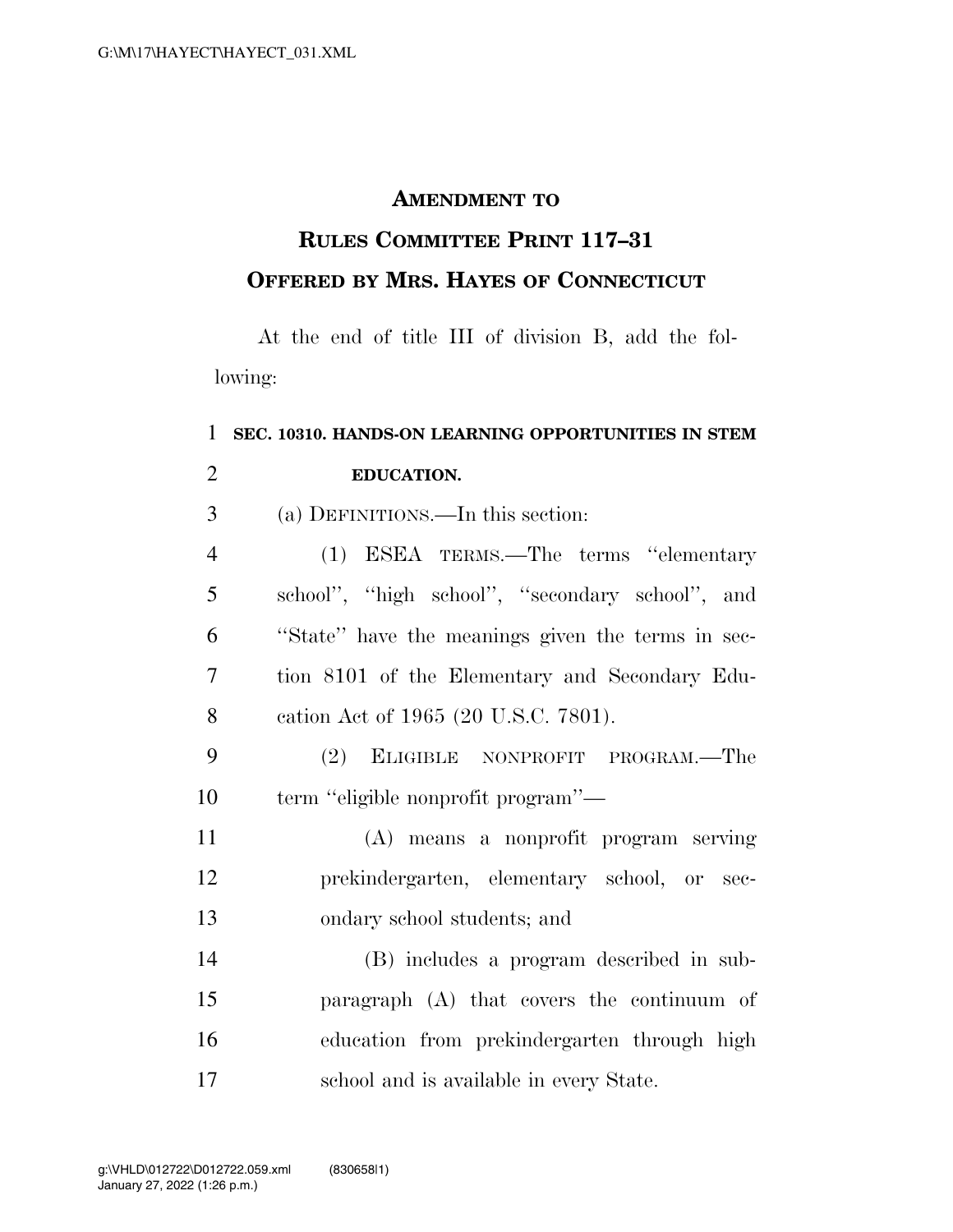| $\mathbf{1}$   | (3) DIRECTOR.—The term "Director" means               |
|----------------|-------------------------------------------------------|
| $\overline{2}$ | the Director of the National Science Foundation.      |
| 3              | (4) STEM.—The term "STEM" means science,              |
| $\overline{4}$ | technology, engineering, and mathematics.             |
| 5              | (b) PURPOSES.—The purposes of this section are        |
| 6              | $to-$                                                 |
| 7              | (1) provide effective, compelling, and engaging       |
| 8              | means for teaching and reinforcing fundamental        |
| 9              | STEM concepts and inspiring the youth of the          |
| 10             | United States to pursue careers in STEM-related       |
| 11             | fields;                                               |
| 12             | (2) expand the STEM workforce pipeline by de-         |
| 13             | veloping and training students for careers in United  |
| 14             | States STEM fields; and                               |
| 15             | (3) broaden participation in the STEM work-           |
| 16             | force by underrepresented population groups.          |
| 17             | (c) PROGRAM AUTHORIZED.                               |
| 18             | (1) IN GENERAL.—The Director shall, subject           |
| 19             | to the availability of appropriations for such pur-   |
| 20             | poses, make awards to eligible nonprofit programs     |
| 21             | for supporting hands-on learning opportunities in     |
| 22             | STEM education, including via after-school activities |
| 23             | and innovative learning opportunities such as robot-  |
| 24             | ics competitions and for the purposes of evaluating   |